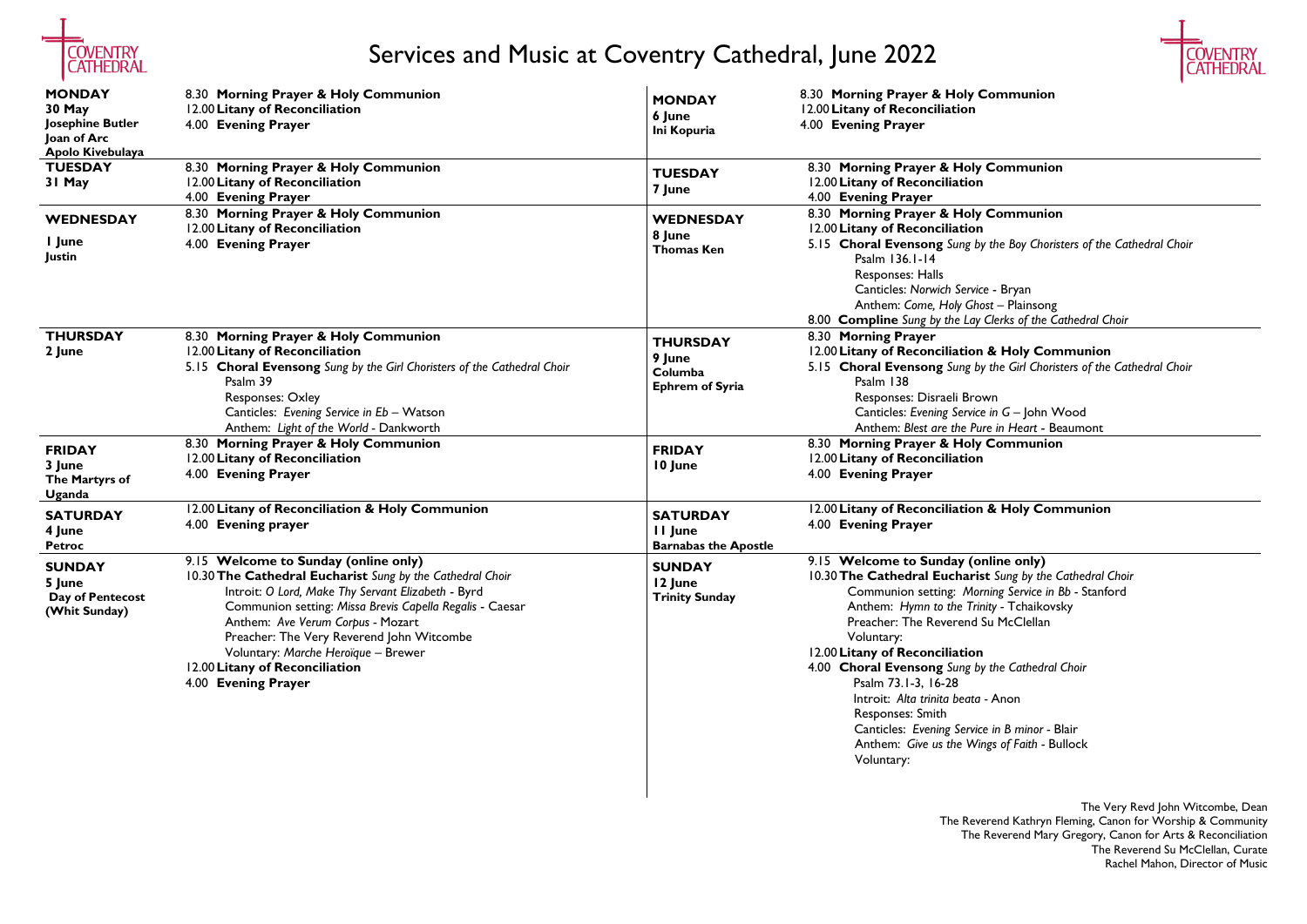

# Services and Music at Coventry Cathedral, June 2022

The Very Revd John Witcombe, Dean The Reverend Kathryn Fleming, Canon for Worship & Community The Reverend Mary Gregory, Canon for Arts & Reconciliation The Reverend Su McClellan, Curate Rachel Mahon, Director of Music

*in Eb (No. 2)* - Wood Anthem*: God be in my head –* Walford-Davies

5.15 **Choral Evensong** *Sung by the Cathedral Choir*

| <b>MONDAY</b><br>13 June<br><b>TUESDAY</b><br>14 June<br><b>Richard Baxter</b> | 8.30 Morning Prayer & Holy Communion<br>12.00 Litany of Reconciliation<br>4.00 Evening Prayer<br>8.30 Morning Prayer & Holy Communion<br>12.00 Litany of Reconciliation<br>4.00 Evening Prayer                                                                                                                                                                                                                                                                                                                              | <b>MONDAY</b><br>20 June<br><b>TUESDAY</b><br>21 June               | 8.30 Morning Prayer & Holy<br>12.00 Litany of Reconciliation<br>4.00 Evening Prayer<br>8.30 Morning Prayer & Holy<br>12.00 Litany of Reconciliation<br>4.00 Evening Prayer                                                                                                                                                                                                                                       |
|--------------------------------------------------------------------------------|-----------------------------------------------------------------------------------------------------------------------------------------------------------------------------------------------------------------------------------------------------------------------------------------------------------------------------------------------------------------------------------------------------------------------------------------------------------------------------------------------------------------------------|---------------------------------------------------------------------|------------------------------------------------------------------------------------------------------------------------------------------------------------------------------------------------------------------------------------------------------------------------------------------------------------------------------------------------------------------------------------------------------------------|
| <b>WEDNESDAY</b><br>15 June<br><b>Evelyn Underhill</b>                         | 8.30 Morning Prayer & Holy Communion<br>12.00 Litany of Reconciliation<br>5.15 Choral Evensong Sung by the boy choristers of the Cathedral Choir<br>Psalm 111<br>Responses: Beaumont<br>Canticles: Evening Service in C - Dyson<br>Anthem: Ascribe unto the Lord - John Travers, arr. Oxley                                                                                                                                                                                                                                 | <b>WEDNESDAY</b><br>22 June<br>Alban                                | 8.30 Morning Prayer & Holy<br>12.00 Litany of Reconciliation<br>5.15 Choral Evensong Sung by<br>Psalm 119.33-56<br><b>Responses: Clucas</b><br><b>Canticles: Evening Service</b><br>Anthem: God be in my he                                                                                                                                                                                                      |
| <b>THURSDAY</b><br>16 June<br><b>Corpus Christi</b>                            | 8.30 Morning Prayer<br>12.00 Litany of Reconciliation & Holy Communion, followed by an hour of<br><b>Eucharistic Adoration</b><br>4.00 Evening Prayer                                                                                                                                                                                                                                                                                                                                                                       | <b>THURSDAY</b><br>23 June<br><b>Etheldreda</b>                     | 8.30 Morning Prayer<br>12.00 Litany of Reconciliation<br>5.15 Choral Evensong Sung by<br>Psalm 39<br>Responses: Darlington/C<br><b>Canticles: Evening Service</b><br>Anthem: Alle Psallite - Ar                                                                                                                                                                                                                  |
| <b>FRIDAY</b><br>17 June<br><b>Samuel and Henrietta</b><br><b>Barnett</b>      | 8.30 Morning Prayer & Holy Communion<br>12.00 Litany of Reconciliation<br>4.00 Evening Prayer                                                                                                                                                                                                                                                                                                                                                                                                                               | <b>FRIDAY</b><br>24 June<br>The Birth of John the<br><b>Baptist</b> | 8.30 Morning Prayer & Holy<br>12.00 Litany of Reconciliation<br>4.00 Evening Prayer                                                                                                                                                                                                                                                                                                                              |
| <b>SATURDAY</b><br>18 June<br><b>Bernard Mizeki</b>                            | 12.00 Litany of Reconciliation & Holy Communion<br>4.00 Evening Prayer                                                                                                                                                                                                                                                                                                                                                                                                                                                      | <b>SATURDAY</b><br>25 June                                          | 12.00 Litany of Reconciliation<br>4.00 Evening Prayer                                                                                                                                                                                                                                                                                                                                                            |
| <b>SUNDAY</b><br>19 June<br>The First Sunday<br>after Trinity                  | 9.15 Welcome to Sunday (online only)<br>10.30 The Cathedral Eucharist Sung by the Cathedral Choir<br>Communion setting: Mass for Five Voices - Byrd<br>Anthem: O Lord, Give thy Holy Spirit - Tallis<br>Preacher: The Reverend Canon Kathryn Fleming<br>Voluntary:<br>12.00 Litany of Reconciliation<br>4.00 Choral Evensong Sung by the Cathedral Choir<br>Psalm 57<br>Introit: Locus Iste - Bruckner<br>Responses: Ayleward<br>Canticles: Evening Service in E - Watson<br>Anthem: I Saw the Lord - Stainer<br>Voluntary: | <b>SUNDAY</b><br>26 June<br>The Second Sunday<br>after Trinity      | 9.15 Welcome to Sunday (or<br>10.30 The Cathedral Eucharist<br>Communion setting: Cove<br>Anthem: Behold the Taber<br>Preacher: The Reverend N<br>Voluntary: Toccata in C mo<br>12.00 Litany of Reconciliation<br>4.00 Choral Evensong Sung by<br>Psalm 60<br>Introit: God be in my head<br><b>Responses: Smith</b><br><b>Canticles: Evening Service</b><br>Anthem: Blessed City, Hed<br>Voluntary: Sonata No. I |



### **Communion**

### **Communion**

### **Communion**

12.00 **Litany of Reconciliation & Holy Communion** 5.15 **Choral Evensong** *Sung by the Girl Choristers of the Cathedral Choir*

**Oxley** Canticles: *Evening Service in E –* Rose Anthem*: Alle Psallite –* Anon. **Communion** 

Canticles: *Evening Service in Bb -* Purcell Anthem: *Blessed City, Heavenly Salem - Bairstow* in F minor, Op. 65 – Mendelssohn

## 12.00**Litany of Reconciliation & Holy Communion**

mline only) 10.30**The Cathedral Eucharist** *Sung by the Cathedral Choir* Communion setting: *Coventry Missa Brevis –* Matthew Martin Anthem: *Behold the Tabernacle -* Harris Naomi Nixon ajor, *BWV 564 – J.S. Bach* 

4.00 **Choral Evensong** *Sung by the Cathedral Choir*

Introit: *God be in my head –* Walford-Davies